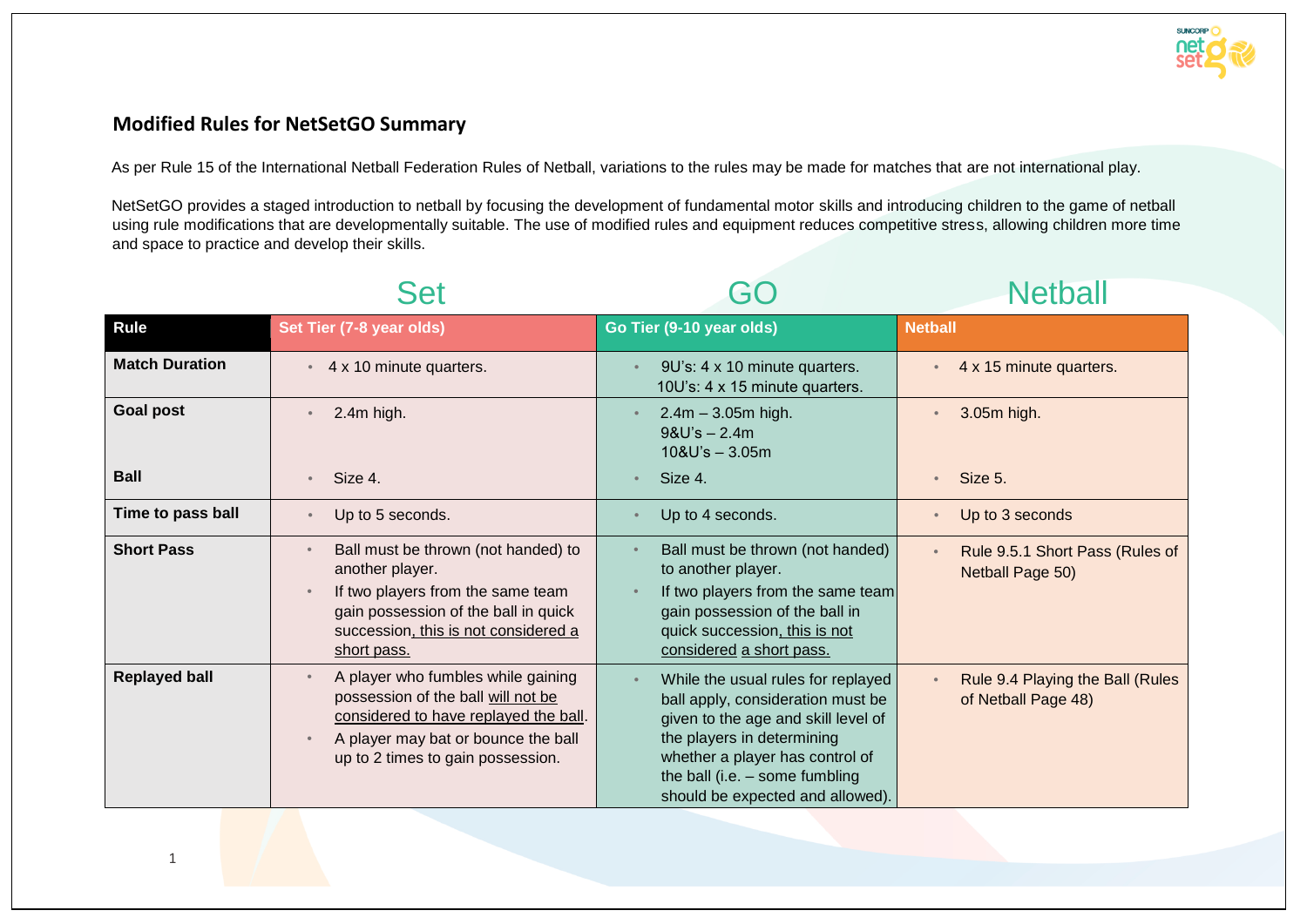

| <b>Footwork</b>  | 1-2 steps to regain balance allowed.                                                                                                                                                                                                                                                                                                                                              | Shuffling on the spot to regain<br>balance allowed, without moving<br>down the court.                                                                                                                                                                                                                                                                   | Rule 9.6 Footwork (Rules of<br>Netball Page 51)                                              |
|------------------|-----------------------------------------------------------------------------------------------------------------------------------------------------------------------------------------------------------------------------------------------------------------------------------------------------------------------------------------------------------------------------------|---------------------------------------------------------------------------------------------------------------------------------------------------------------------------------------------------------------------------------------------------------------------------------------------------------------------------------------------------------|----------------------------------------------------------------------------------------------|
| <b>Offside</b>   | A player who moves into an incorrect<br>playing area and self-corrects should<br>not be penalised for offside.                                                                                                                                                                                                                                                                    | Usual offside rule applies, with<br>consideration given to the age<br>and skill level of the players.                                                                                                                                                                                                                                                   | Rule 9.7 Offside (Rules of<br>Netball Page 53)                                               |
|                  |                                                                                                                                                                                                                                                                                                                                                                                   |                                                                                                                                                                                                                                                                                                                                                         |                                                                                              |
|                  | Players may "play on" in the case of<br>simultaneous offside (one player<br>touches the ball), rather than a toss-<br>up being taken.<br>Players should be given guidance if<br>$\bullet$<br>they move into offside areas and<br>should not be penalised at the first<br>instance. If a player regularly goes<br>offside, even after guidance is given,<br>they may be penalised. | Players may "play on" in the case<br>of simultaneous offside (one<br>player touches the ball), rather<br>than a toss-up being taken.<br>If a player regularly goes offside<br>(and does not seem aware that<br>they are breaking the rules), they<br>should be given guidance about<br>the correct playing area/s for their<br>position when penalised. |                                                                                              |
| <b>Breaking</b>  | A player who breaks on the centre<br>pass should not be penalised for<br>breaking.                                                                                                                                                                                                                                                                                                | Players should be given<br>guidance if they break on the<br>centre pass and should not be<br>penalised at the first instance. If<br>a player regularly goes offside,<br>even after guidance is given, they<br>may be penalised.                                                                                                                         | Rule 8.2.1 Positioning of Players<br>for Centre Pass (Rules of<br><b>Netball</b><br>Page 36) |
| <b>Defending</b> | Strict one-on-one defence.<br>Players may not defend a shot at<br>goal.                                                                                                                                                                                                                                                                                                           | Strict one-on-one defence.<br>Players may defend a shot at<br>goal.                                                                                                                                                                                                                                                                                     | Other forms of defence may be<br>introduced.                                                 |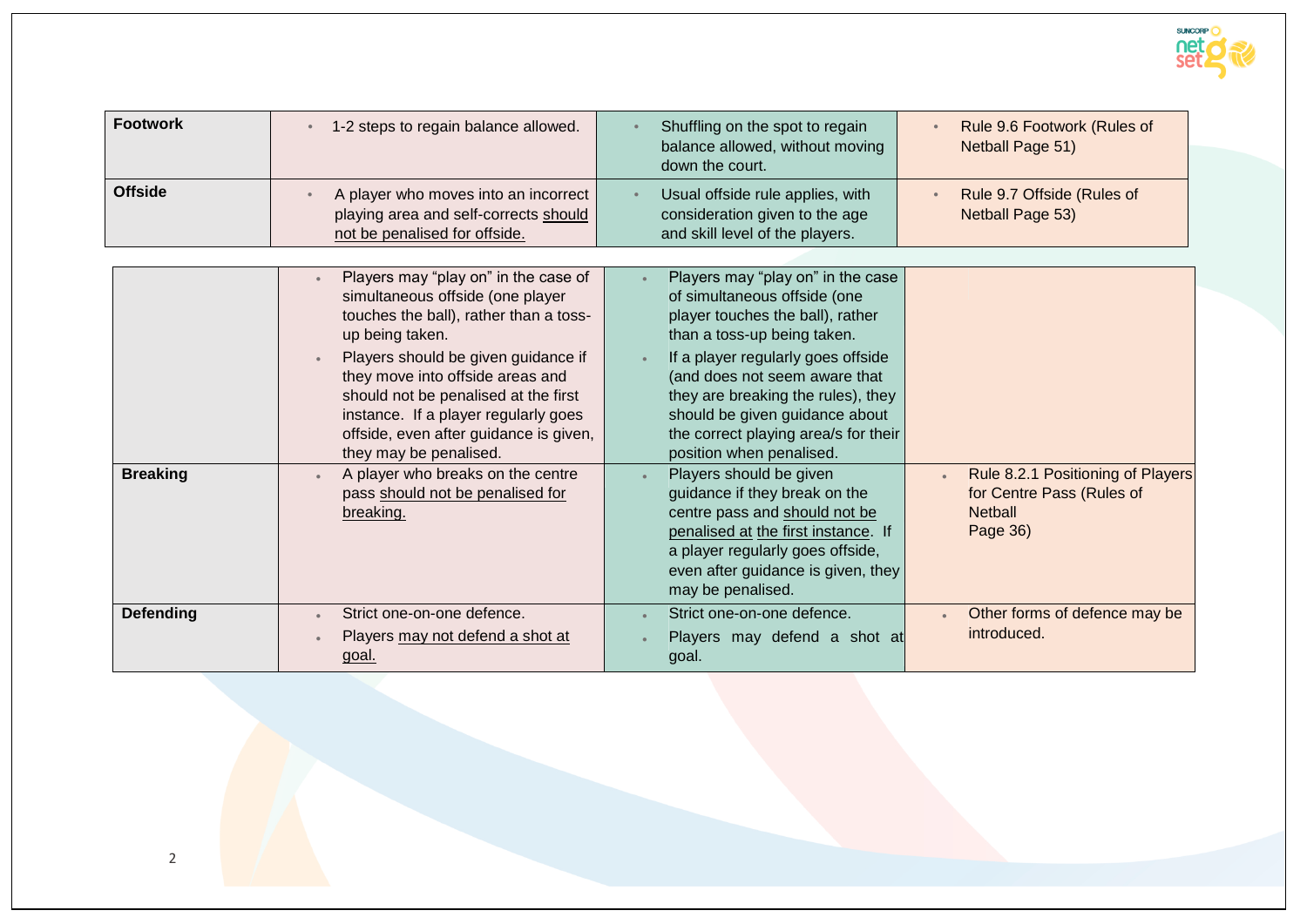

| <b>Obstruction</b>     | Players should be given guidance if<br>they are obstructing (i.e. defending<br>from a distance of less than 1.2m or<br>have arms away from the body so as<br>to limit the movement of an opponent<br>and should not be penalised at the<br>first instance.<br>If a player regularly obstructs, even<br>after guidance is given, they may be<br>penalised. | A player must defend from a<br>distance of no less than 1.2m.<br>A player who is within 1.2m of an<br>opponent cannot use movements<br>that take the arms away from the<br>body so as to limit the possible<br>movement of an opponent. | Rule 11 Obstruction (Rules of<br>Netball Page 57)                              |
|------------------------|-----------------------------------------------------------------------------------------------------------------------------------------------------------------------------------------------------------------------------------------------------------------------------------------------------------------------------------------------------------|-----------------------------------------------------------------------------------------------------------------------------------------------------------------------------------------------------------------------------------------|--------------------------------------------------------------------------------|
| <b>Centre Pass</b>     | Alternate centre pass.                                                                                                                                                                                                                                                                                                                                    | Alternate centre pass.                                                                                                                                                                                                                  | Rule 8.2 Centre Pass (Rules of<br>$\bullet$<br>Netball Page 36)                |
| <b>Substitutions</b>   | Abide by JNA Rotation policy.                                                                                                                                                                                                                                                                                                                             | Abide by JNA Rotation policy.                                                                                                                                                                                                           | Rule 9.1 Substitutions and team<br>changes (Rules of Netball Page<br>44)       |
|                        | Players should experience all<br>positions over the course of the<br>program/season.                                                                                                                                                                                                                                                                      | Players should experience all<br>positions over the course of the<br>program/season.                                                                                                                                                    |                                                                                |
| <b>Penalty Pass</b>    | Player taking the penalty pass must<br>$\bullet$<br>stand in the correct position and wait<br>for the offending player to stand out<br>of play before passing.                                                                                                                                                                                            | Player taking the penalty pass<br>must stand in the correct position<br>and wait for the offending player<br>to stand out of play before<br>passing.                                                                                    | Rule 7.1.3 Conditions for<br><b>Penalty Pass (Rules of Netball</b><br>Page 32) |
| Advantage              | The advantage rule should not be<br>applied, with the exception of<br>advantage goal.                                                                                                                                                                                                                                                                     | The advantage rule should not be<br>applied, with the exception of<br>advantage goal.                                                                                                                                                   | Rule 7.2 Advantage (Rules of<br>Netball Page 34)                               |
| <b>Game Management</b> | Game Management section does not<br>apply.                                                                                                                                                                                                                                                                                                                | Game Management section does<br>not apply.                                                                                                                                                                                              | Rule 13 Game Management<br>(Rules of Netball Page 62)                          |